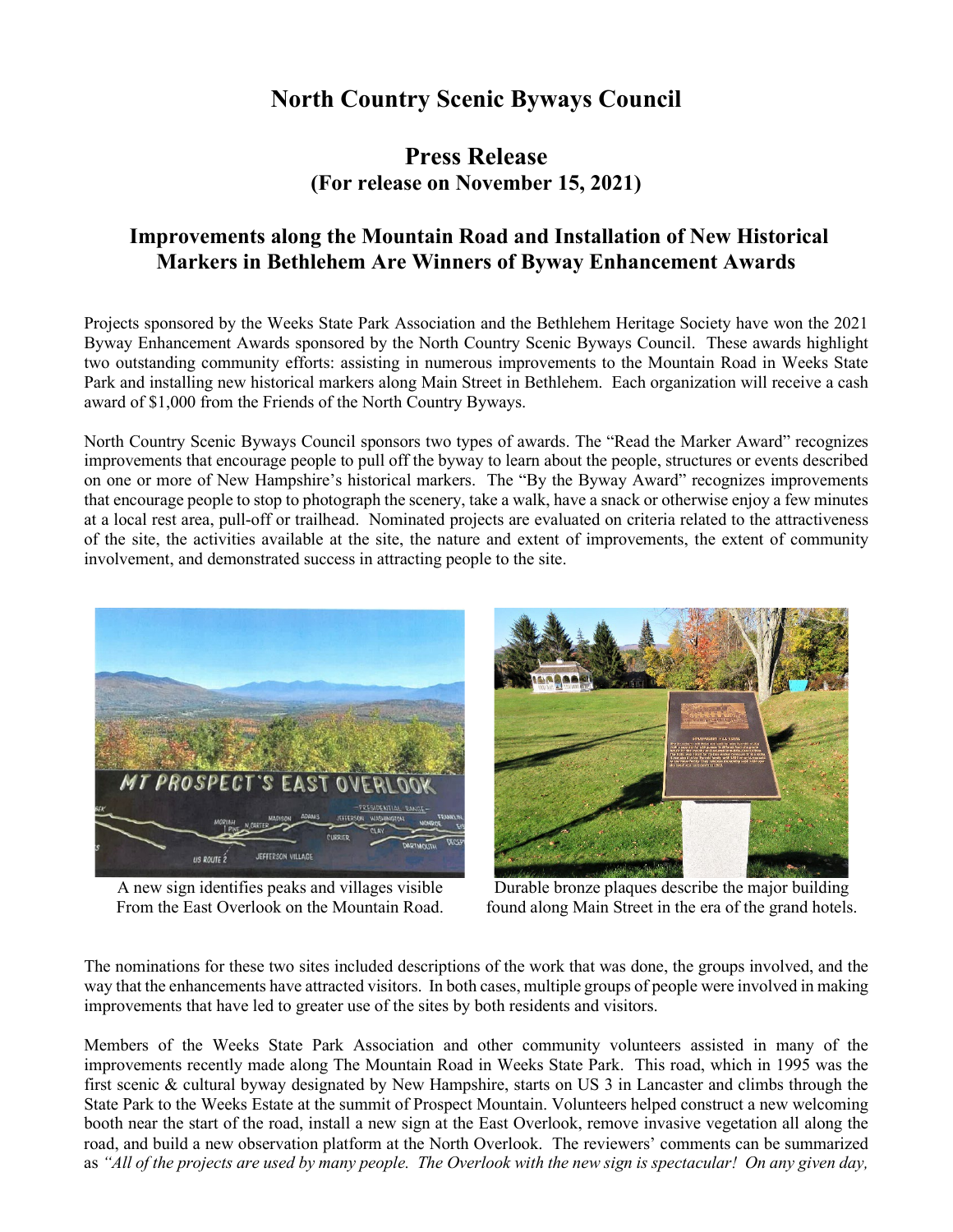*many people enjoy the tranquil walk up the Mountain Road or the shorter walk to the North Overlook."* Although the road is closed to vehicles in the winter, it and an extensive trail system are open year-round for visitors.



Working on the new observation platform at the North Overlook

The new welcome booth on the Mountain Road

The Bethlehem Heritage Society has located 17 beautiful markers at historic sites along Main Street. Each marker is at the site of one of the historic hotels or other prominent structures that made Bethlehem a famous summer resort more than a hundred years ago. The project was initiated by a donation from Tami Nason in memory of her husband Kent, who was particularly interested in the hotel history of Bethlehem. After walking along the street, stopping to read all of the markers, one reviewer said *"By placing the markers at the actual sites of the hotels and other buildings, some of which have survived, one gets a sense of how different and how magnificent the town must have been back at the peak of the grand hotels."* Main Street in Bethlehem has now become an even more interesting place to stop for anyone traveling along US 302, which is part of the Presidential Range Trail, one of the North Country's state-designated scenic & cultural byways.



One of the 17 historical markers recently installed along Main Street in Bethlehem



This marker commemorates the Bethlehem Country Club, established in 1912 and still going strong.